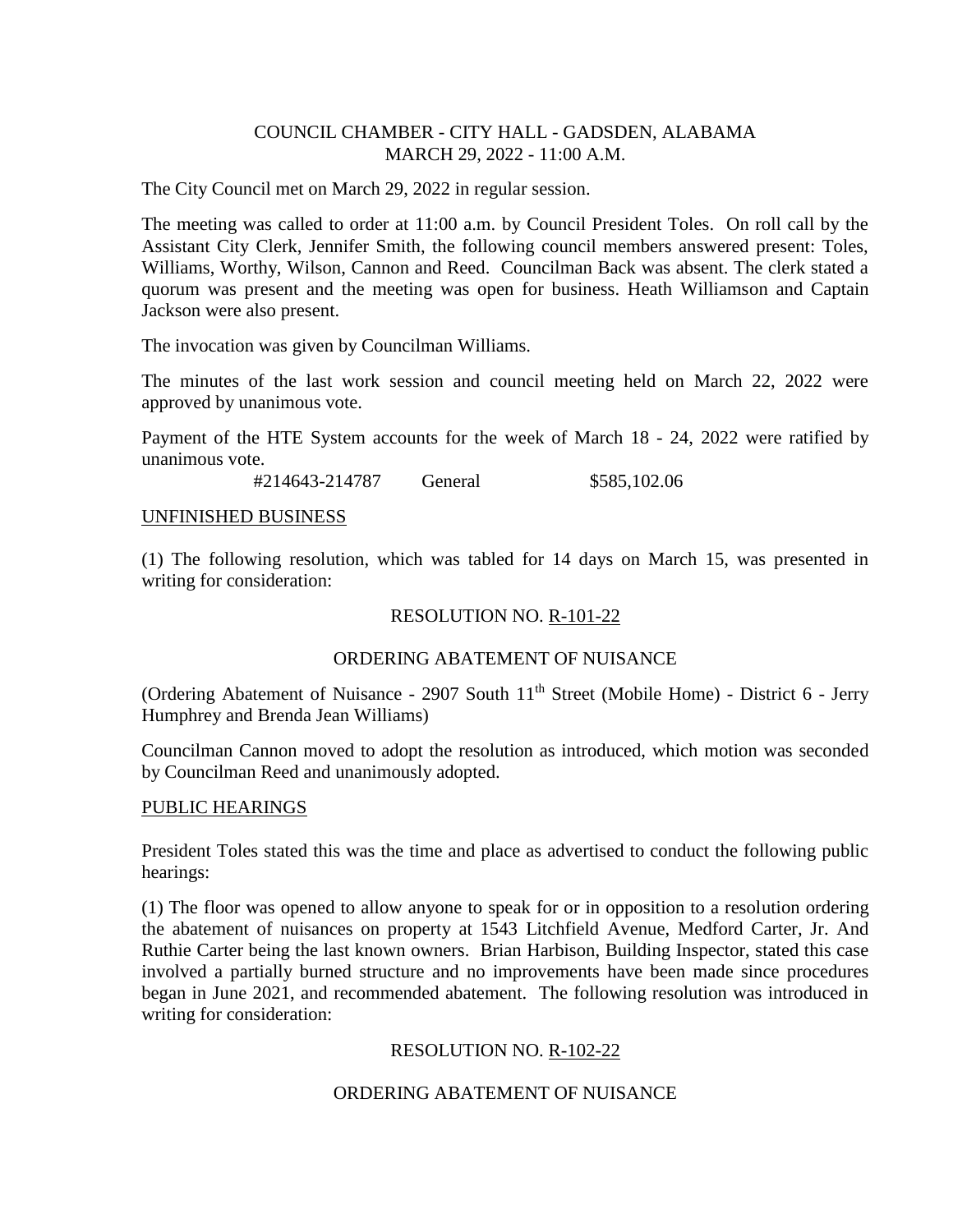(Ordering Abatement of Nuisance - 1543 Litchfield Avenue - District 1 - Medford Carter, Jr. And Ruthie Carter)

Councilwoman Toles moved to adopt the resolution as introduced, which motion was seconded by Councilman Cannon and unanimously adopted.

(2) The floor was opened to allow anyone to speak for or in opposition to a resolution ordering the abatement of nuisances on property at 612 Blythe Street, Kinney W. Morris and Jason Patterson being the last known owners. Brian Harbison, Building Inspector, stated there have been recent permits and improvements to the property since the case started in March 2021 and recommended a 30 day extension.

Councilman Wilson moved to table the resolution for 30 days, which motion was seconded by Councilman Cannon and unanimously carried.

(3) The floor was opened to allow anyone to speak for or in opposition to a resolution assessing a nuisance abatement lien on property at 920 Avenue F, State of Alabama being the last known owner. No one spoke. The following resolution was introduced in writing for consideration:

### RESOLUTION NO. R-103-22

### ASSESSING NUISANCE ABATEMENT LIEN AGAINST PROPERTY

(Assessing Nuisance Abatement Lien for Demolition - \$5,190.00 - 920 Avenue F - District 3 - State of Alabama)

Councilman Cannon moved to adopt the resolution as introduced, which motion was seconded by Councilman Reed and unanimously adopted.

(4) The floor was opened to allow anyone to speak for or in opposition to a resolution assessing a nuisance abatement lien on property at 931 4<sup>th</sup> Avenue, State of Alabama, possible redemption rights of the estate of Vandalia Chandler, heirs to said estate are: Jacqueline Huff, Eric D. Huff, Senta E. Chandler, Autumn White Brazil being the last known owners. No one spoke. The following resolution was introduced in writing for consideration:

### RESOLUTION NO. R-104-22

### ASSESSING NUISANCE ABATEMENT LIEN AGAINST PROPERTY

(Assessing Nuisance Abatement Lien for Demolition -  $$3,495.00$  - 931 4<sup>th</sup> Avenue - District 5 -State of Alabama, possible redemption rights of the estate of Vandalia Chandler, heirs to said estate are: Jacqueline Huff, Eric D. Huff, Senta E. Chandler, Autumn White Brazil)

Councilman Cannon moved to adopt the resolution as introduced, which motion was seconded by Councilman Reed and unanimously adopted.

(5) President Toles announced that no action was necessary regarding a resolution assessing a nuisance abatement lien for demolition work already performed on property at 310 Wilson Street in District 6, as the lien was paid in full.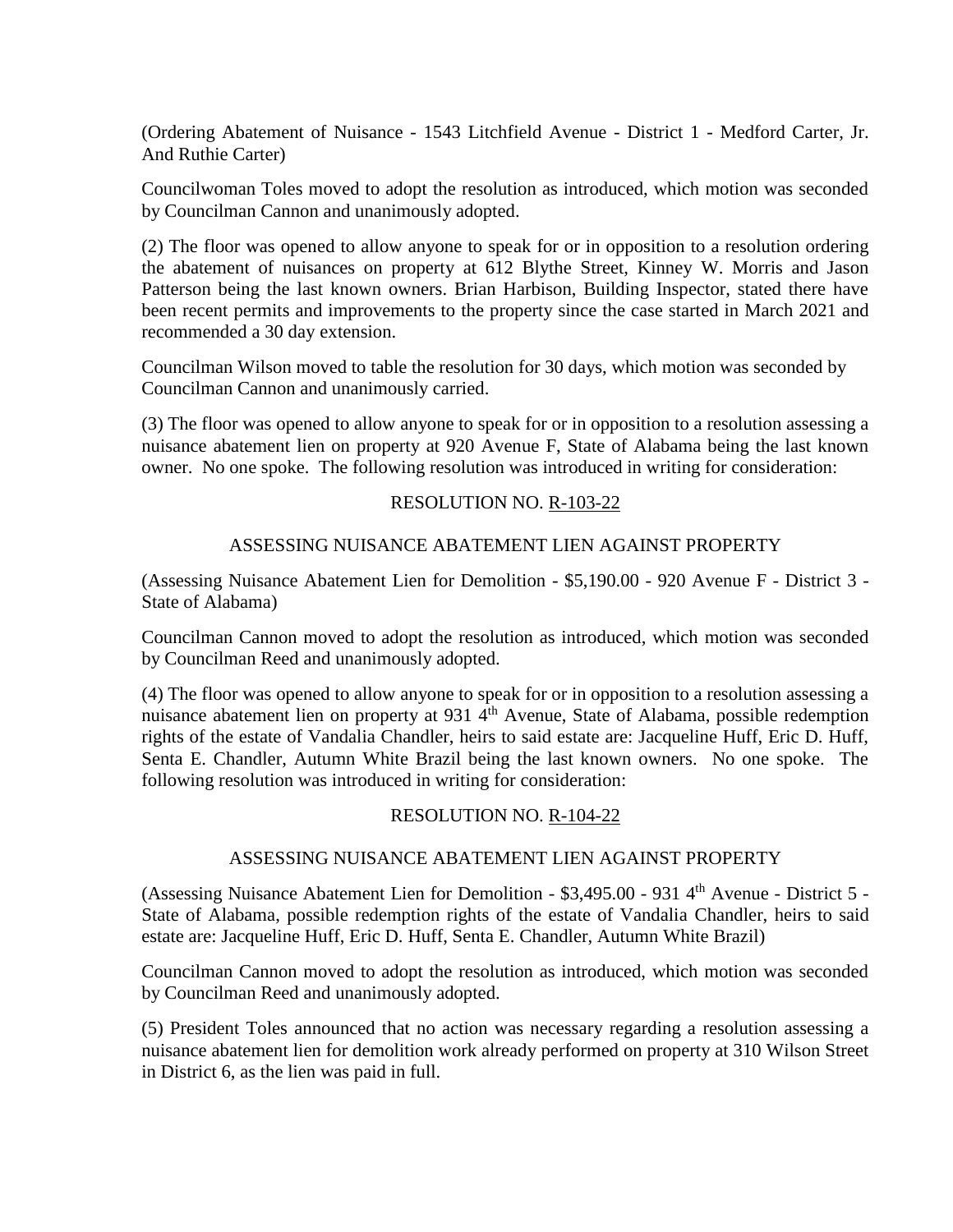# ORDINANCE - FIRST READING

The following ordinance was introduced in writing and read by President Toles:

### (6) ORDINANCE - ADOPTING 2021 EDITION OF THE INTERNATIONAL FIRE CODE

In response to Councilman Wilson's inquiry, Fire Marshall Jason Talton shared that an appendix in the 2021 edition consolidates information contained throughout previous editions, making the information easier to find.

Since no action was taken in this meeting, the ordinance will be placed on the agenda of the next regular meeting for consideration.

(7) The following resolution was introduced in writing for consideration:

# RESOLUTION NO. R-105-22

## AUTHORIZING A SPECIAL USE PERMIT FOR DISH WIRELESS

(Authorizing Special Use Permit - For Dish Wireless to install equipment and modify the existing wireless telecommunication facility at 748 Forrest Avenue)

Councilman Cannon moved to adopt the resolution as introduced, which motion was seconded by Councilman Reed and unanimously adopted.

(8) The following resolution was introduced in writing for consideration:

## RESOLUTION NO. R-106-22

### AUTHORIZING MEMORANDUM OF UNDERSTANDING

(Authorizing Memorandum of Understanding - Alabama Department of Public Health and the Gadsden Fire Department - To encourage coordination of emergency medical service (EMS) resources for a mass casualty incident or large-scale evacuation in East Alabama)

Councilman Worthy moved to adopt the resolution as introduced, which motion was seconded by Councilman Wilson and unanimously adopted.

### ORDINANCE - FIRST READING

The following ordinance was introduced in writing and read by President Toles:

## (9) ORDINANCE - AUTHORIZING CONVEYANCE OF CERTAIN PROPERTY LOCATED AT 2712 SHAHAN AVENUE

Since no action was taken in this meeting, the ordinance will be placed on the agenda of the next regular meeting for consideration.

### NEW BUSINESS

(1) Councilman Reed introduced the following resolution in writing for consideration: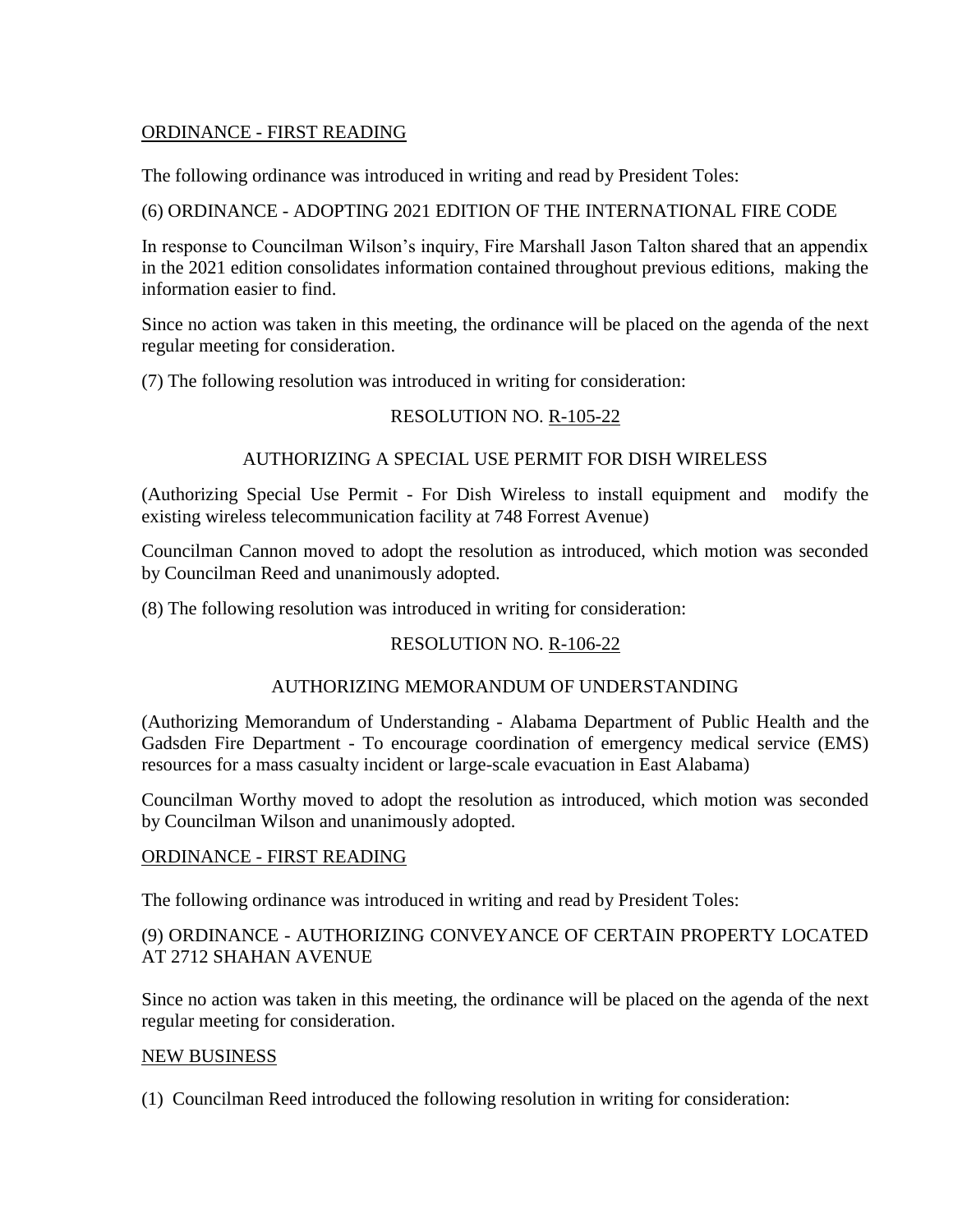# RESOLUTION NO. R-107-22

### AUTHORIZING LEASE AGREEMENT WITH HUCKABY'S HOPE FOR PAWS RESCUE

(Authorizing Lease Agreement - Huckaby's Hope for Paws Rescue- \$1.00 per year - For animal shelter - 1701 Chestnut Street - For term of one year, beginning 4-1-22)

President Toles received unanimous consent to immediately consider the resolution as an item of new business. Councilman Reed moved to adopt the resolution, which motion was seconded by Councilman Cannon and unanimously adopted.

### PUBLIC

Larry Suttles expressed various concerns, including loose dogs, repair of potholes, a street needing repairs, drainage issues in a city cemetery, uneven sidewalks, trash pickup, and condition of the Garden Terrace Apartments property. Councilman Wilson spoke about issues the city has with stray animals and noted that the lease approved with Huckaby's Hope for Paws Rescue would provide a location to temporarily house stray animals until space was available at the humane society. Regarding the Garden Terrace property, Councilman Wilson noted that the council had removed a nuisance abatement order to allow redevelopment of the property and Councilman Williams pointed out this was for the third private entity to come forward with a plan for the property without result.

Joseph Cole made inquiries about various subjects, including the procedures regarding an absence in the office of mayor, if the council has the authority to investigate complaints against police officers, if department heads present their budget requests to the council or the mayor, and the opportunity for citizens to have input. He referred to Black Lives Matter protests in recent years and asked the status of monuments.

### COUNCIL REMARKS

Councilman Wilson stated that the Human Relations Advisory Committee (HRAC) was still working on recommendations with the purpose of bringing a more equitable community. Councilman Williams stated the HRAC was working to address five target areas and that monuments would be a topic of a future meeting.

Councilman Wilson clarified the process of assessing nuisance liens against property, while Councilman Worthy spoke about potential negative consequences of adding nuisance liens to property tax bills.

Councilman Worthy shared that Mr. Cole had organized a meeting taking place at 6 p.m. that evening at Mt. Pilgrim Baptist Church to discuss crime in the community.

Councilman Cannon stated that the city had considered demolition of the Gadsden Terrace Apartments property in prior years. He stated that the large amount of demolition debris that would go to the landfill made it more desirable to allow developers an opportunity to bring the property up to code.